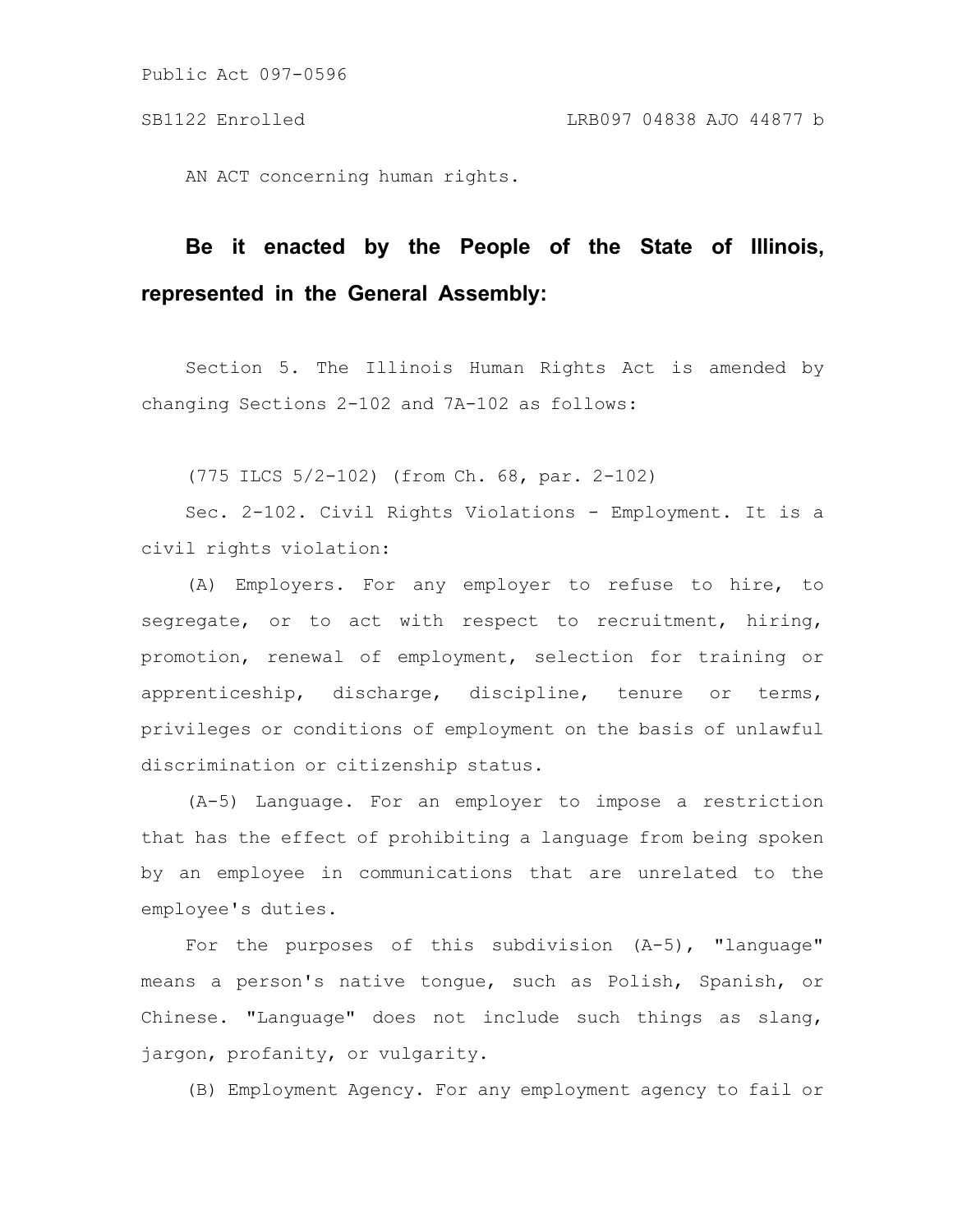refuse to classify properly, accept applications and register for employment referral or apprenticeship referral, refer for employment, or refer for apprenticeship on the basis of unlawful discrimination or citizenship status or to accept from any person any job order, requisition or request for referral of applicants for employment or apprenticeship which makes or has the effect of making unlawful discrimination or discrimination on the basis of citizenship status a condition of referral.

(C) Labor Organization. For any labor organization to limit, segregate or classify its membership, or to limit employment opportunities, selection and training for apprenticeship in any trade or craft, or otherwise to take, or fail to take, any action which affects adversely any person's status as an employee or as an applicant for employment or as an apprentice, or as an applicant for apprenticeships, or wages, tenure, hours of employment or apprenticeship conditions on the basis of unlawful discrimination or citizenship status.

(D) Sexual Harassment. For any employer, employee, agent of any employer, employment agency or labor organization to engage in sexual harassment; provided, that an employer shall be responsible for sexual harassment of the employer's employees by nonemployees or nonmanagerial and nonsupervisory employees only if the employer becomes aware of the conduct and fails to take reasonable corrective measures.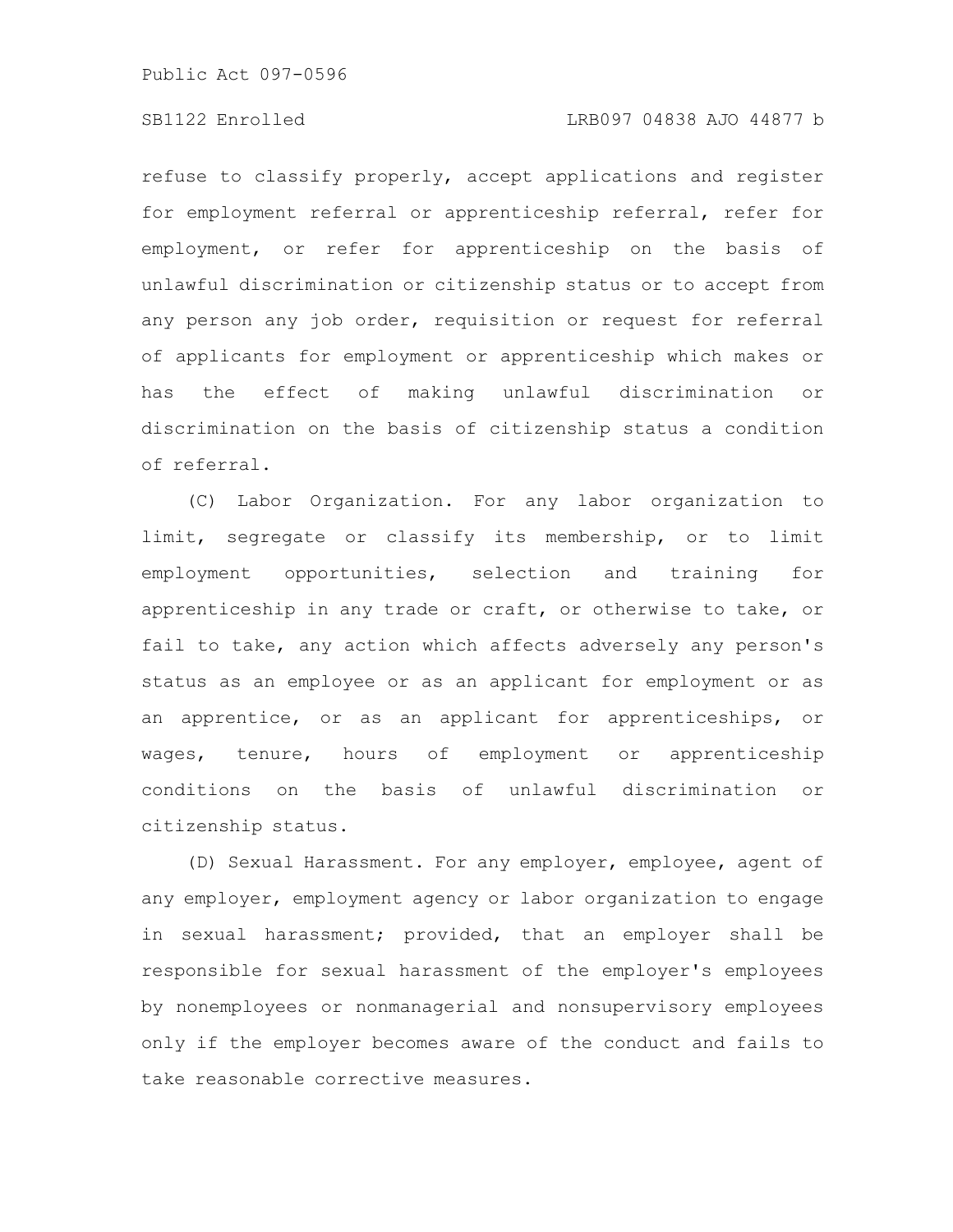(E) Public Employers. For any public employer to refuse to permit a public employee under its jurisdiction who takes time off from work in order to practice his or her religious beliefs to engage in work, during hours other than such employee's regular working hours, consistent with the operational needs of the employer and in order to compensate for work time lost for such religious reasons. Any employee who elects such deferred work shall be compensated at the wage rate which he or she would have earned during the originally scheduled work period. The employer may require that an employee who plans to take time off from work in order to practice his or her religious beliefs provide the employer with a notice of his or her intention to be absent from work not exceeding 5 days prior to the date of absence.

(F) Training and Apprenticeship Programs. For any employer, employment agency or labor organization to discriminate against a person on the basis of age in the selection, referral for or conduct of apprenticeship or training programs.

(G) Immigration-Related Practices.

(1) for an employer to request for purposes of satisfying the requirements of Section 1324a(b) of Title 8 of the United States Code, as now or hereafter amended, more or different documents than are required under such Section or to refuse to honor documents tendered that on their face reasonably appear to be genuine; or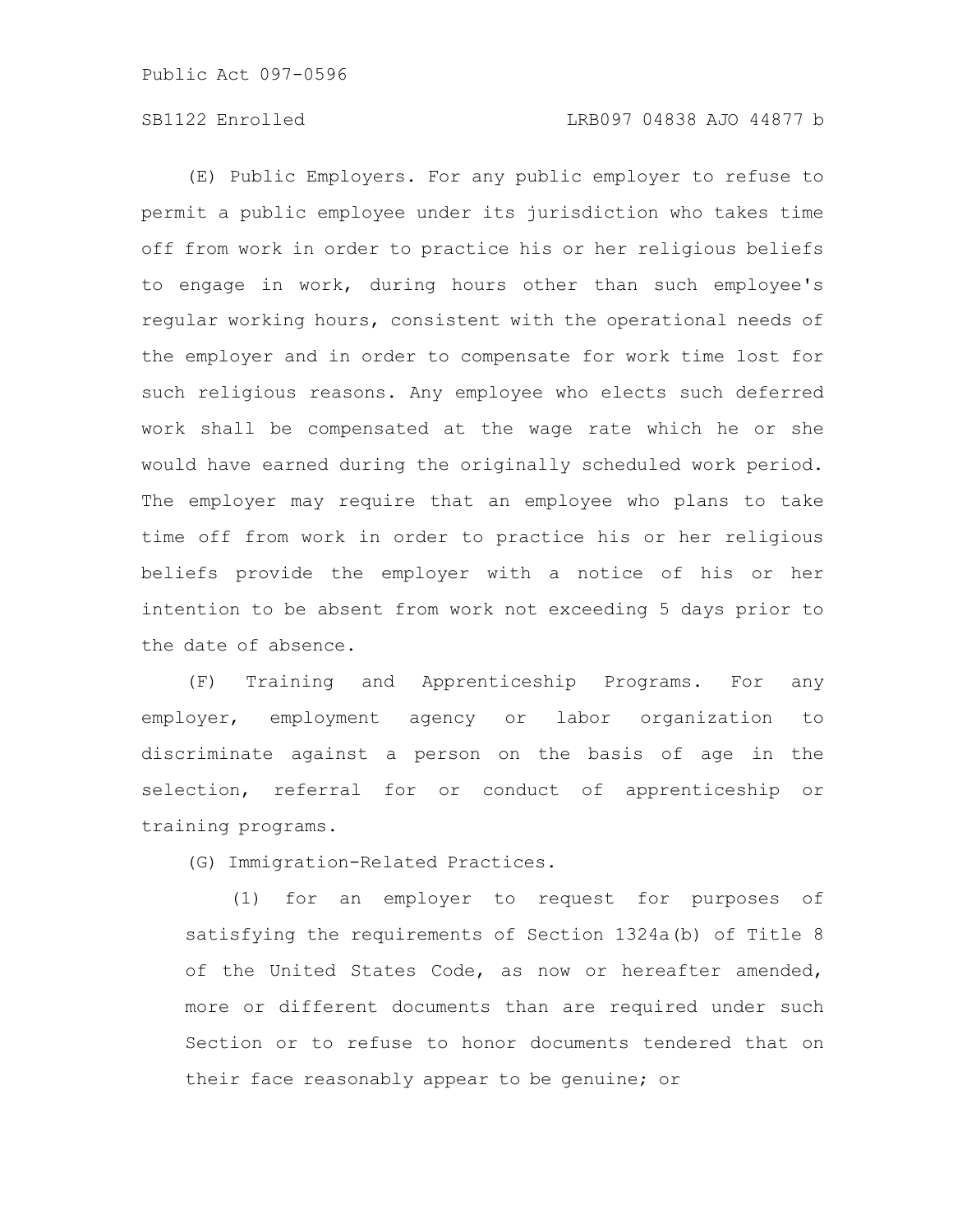(2) for an employer participating in the Basic Pilot Program, as authorized by 8 U.S.C. 1324a, Notes, Pilot Programs for Employment Eligibility Confirmation (enacted by PL 104-208, div. C title IV, subtitle A) to refuse to hire, to segregate, or to act with respect to recruitment, hiring, promotion, renewal of employment, selection for training or apprenticeship, discharge, discipline, tenure or terms, privileges or conditions of employment without following the procedures under the Basic Pilot Program.

(H) Pregnancy; peace officers and fire fighters. For a public employer to refuse to temporarily transfer a pregnant female peace officer or pregnant female fire fighter to a less strenuous or hazardous position for the duration of her pregnancy if she so requests, with the advice of her physician, where that transfer can be reasonably accommodated. For the purposes of this subdivision (H), "peace officer" and "fire fighter" have the meanings ascribed to those terms in Section 3 of the Illinois Public Labor Relations Act.

It is not a civil rights violation for an employer to take any action that is required by Section 1324a of Title 8 of the United States Code, as now or hereafter amended.

(I) Pregnancy. For an employer to refuse to hire, to segregate, or to act with respect to recruitment, hiring, promotion, renewal of employment, selection for training or apprenticeship, discharge, discipline, tenure or terms, privileges or conditions of employment on the basis of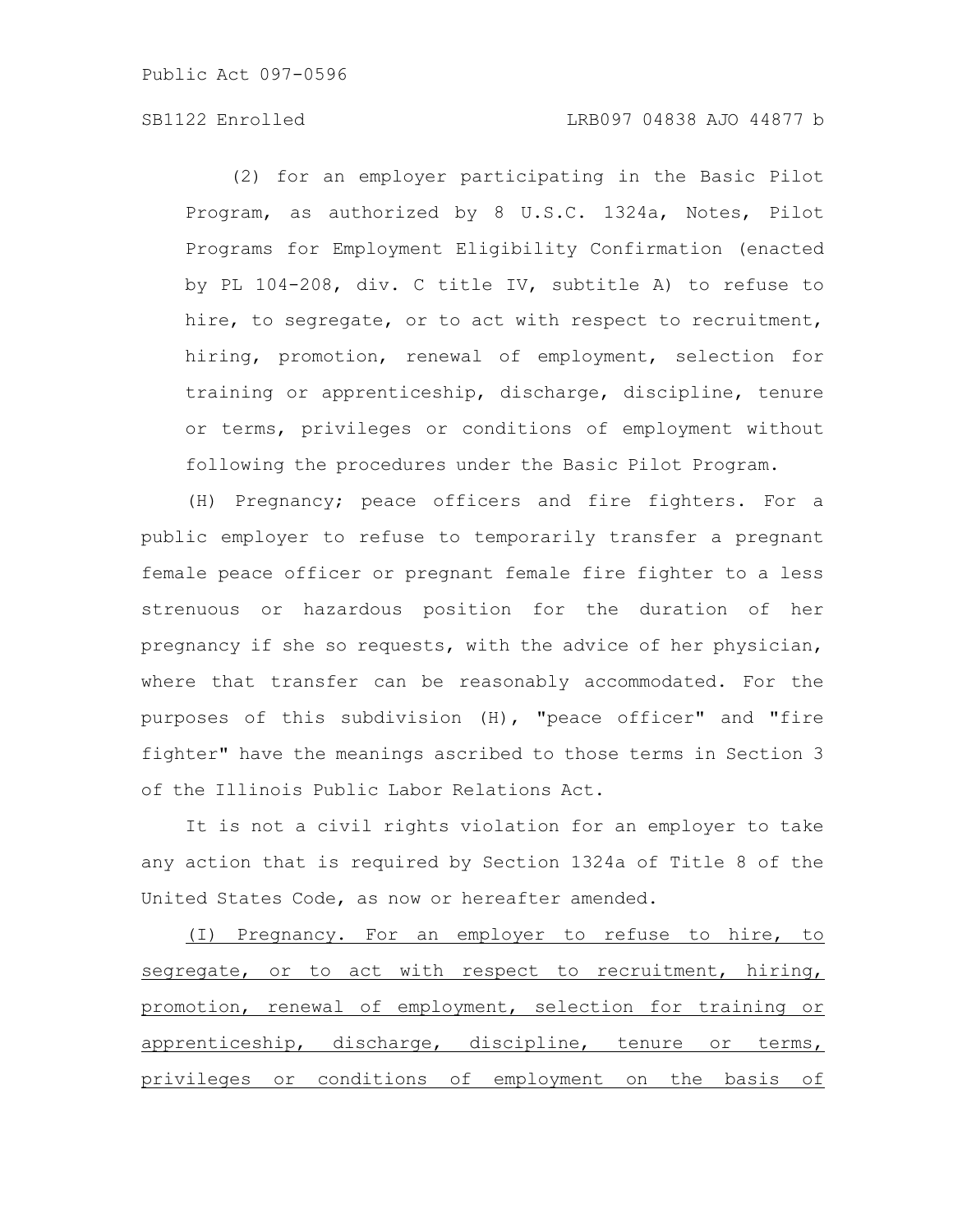pregnancy, childbirth, or related medical conditions. Women affected by pregnancy, childbirth, or related medical conditions shall be treated the same for all employment-related purposes, including receipt of benefits under fringe benefit programs, as other persons not so affected but similar in their ability or inability to work.

(Source: P.A. 95-25, eff. 1-1-08; 95-137, eff. 1-1-08; 95-876, eff. 8-21-08.)

(775 ILCS 5/7A-102) (from Ch. 68, par. 7A-102)

Sec. 7A-102. Procedures.

(A) Charge.

(1) Within 180 days after the date that a civil rights violation allegedly has been committed, a charge in writing under oath or affirmation may be filed with the Department by an aggrieved party or issued by the Department itself under the signature of the Director.

(2) The charge shall be in such detail as to substantially apprise any party properly concerned as to the time, place, and facts surrounding the alleged civil rights violation.

(3) Charges deemed filed with the Department pursuant to subsection (A-1) of this Section shall be deemed to be in compliance with this subsection.

(A-1) Equal Employment Opportunity Commission Charges.

(1) If a A charge is filed with the Equal Employment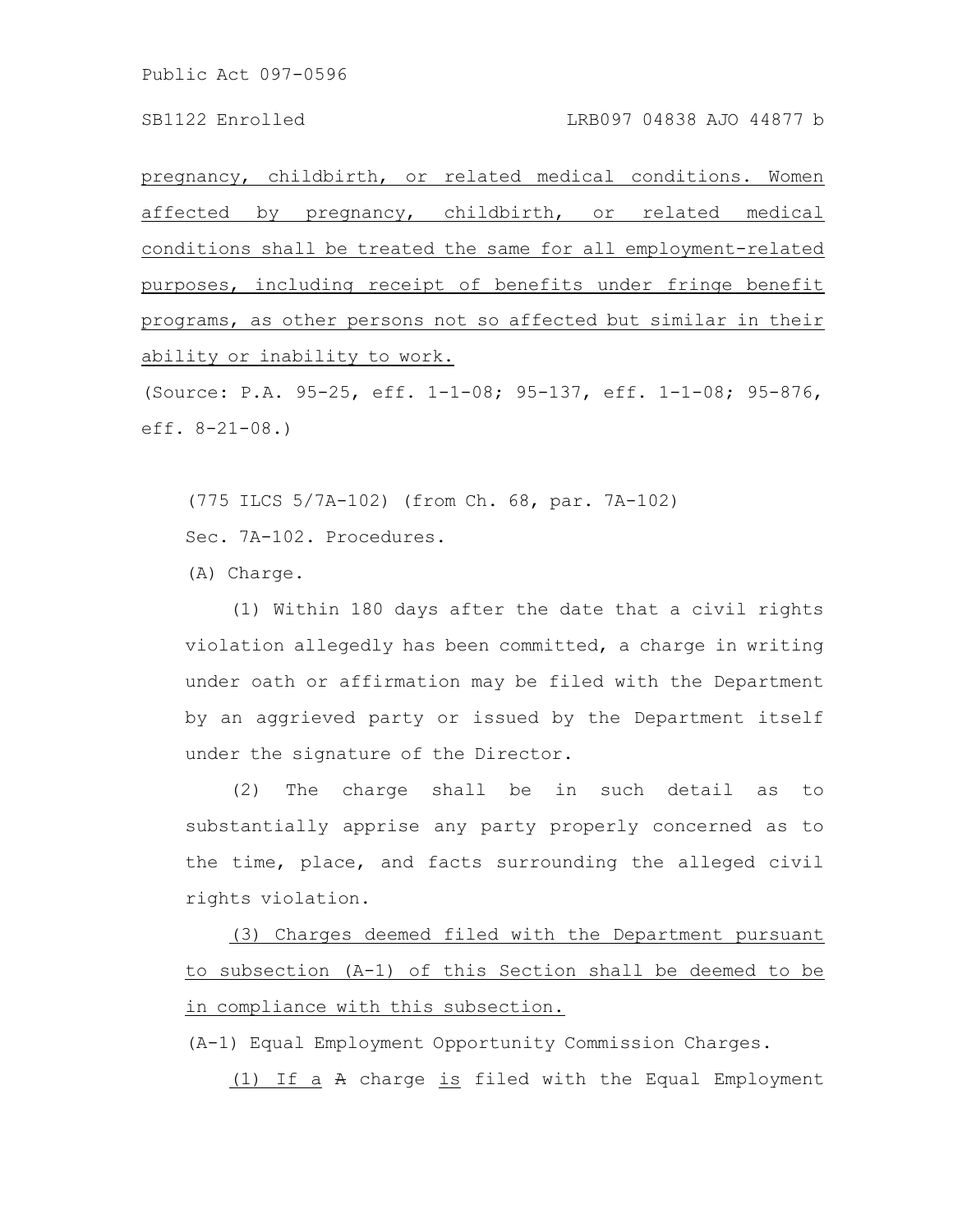Opportunity Commission (EEOC) within 180 days after the date of the alleged civil rights violation, the charge shall be deemed filed with the Department on the date filed with the EEOC. Equal Employment Opportunity Commi Upon receipt of a charge filed with the Equal Employment Opportunity Commission, the Department shall notify the complainant that he or she may proceed with the Department. The complainant must notify the Department of his or her decision in writing within 35 days of receipt of the Department's notice to the complainant and the Department shall close the case if the complainant does not do so. If the complainant proceeds with the Department, If the EEOC is the governmental agency designated to investigate the charge first, the Department shall take no action until the EEOC Equal Employment Opportunity Commission makes a determination on the charge and after the complainant notifies the Department of the EEOC's determination. In such cases, after receiving notice from the EEOC that a charge was filed, the Department shall notify the parties that (i) a charge has been received by the EEOC and has been sent to the Department for dual filing purposes; (ii) the EEOC is the governmental agency responsible for investigating the charge and that the investigation shall be conducted pursuant to the rules and procedures adopted by the EEOC; (iii) it will take no action on the charge until the EEOC issues its determination; (iv) the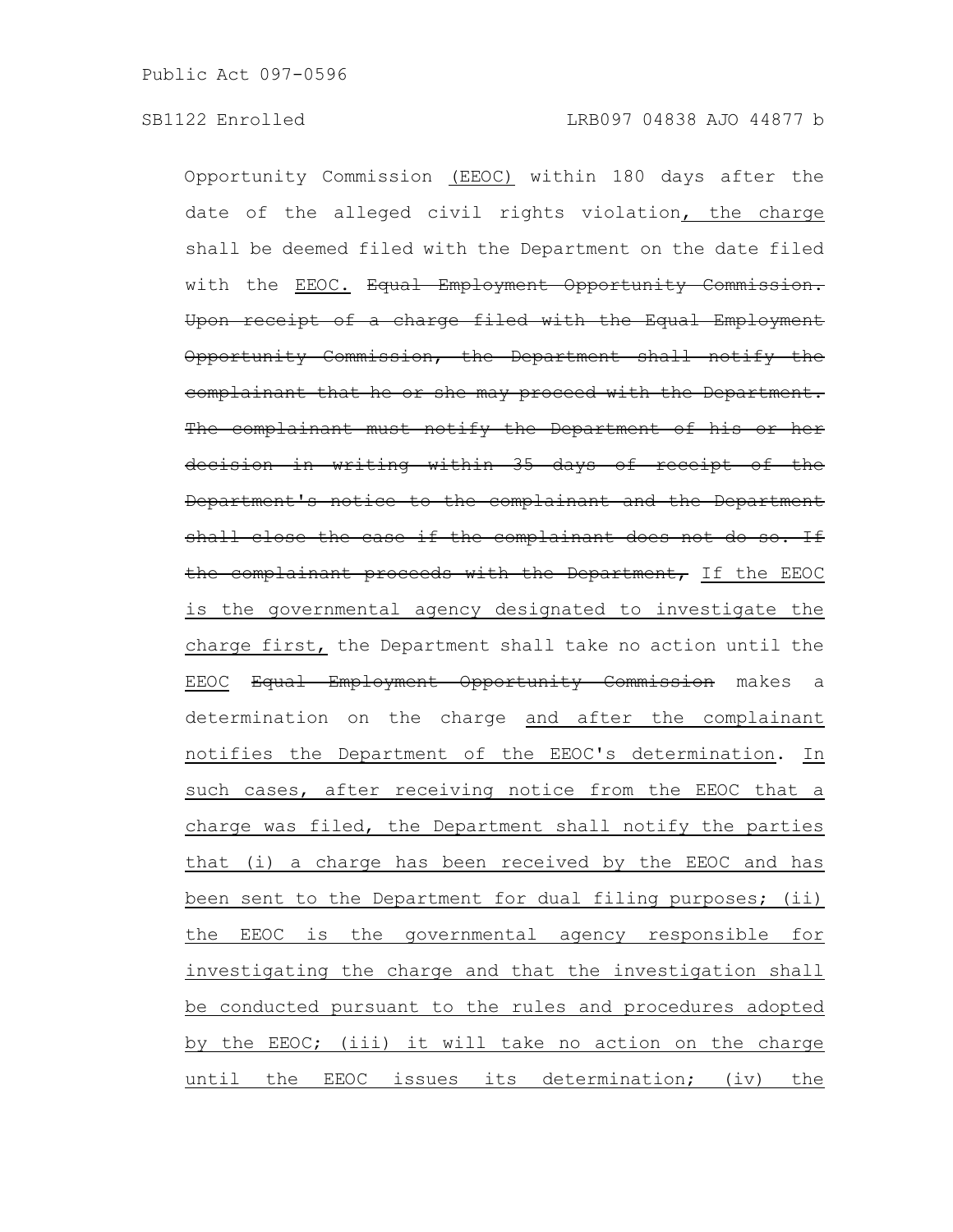complainant must submit a copy of the EEOC's determination within 30 days after service of the determination by the EEOC on complainant; and (v) that the time period to investigate the charge contained in subsection (G) of this Section is tolled from the date on which the charge is filed with the EEOC until the EEOC issues its determination. Upon receipt of the Equal Employment Opportunity Commission's determination, the Department shall cause the charge to be filed under oath affirmation and to be in such detail as provided subparagraph (2) of paragraph (A).

(2) If the EEOC finds reasonable cause to believe that there has been a violation of federal law and if the Department is timely notified of the EEOC's findings by complainant, the Department shall notify complainant that the Department has adopted the EEOC's determination of reasonable cause and that complainant has the right, within 90 days after receipt of the Department's notice, to either file his or her own complaint with the Illinois Human Rights Commission or commence a civil action in the appropriate circuit court or other appropriate court of competent jurisdiction. The Department's notice to complainant that the Department has adopted the EEOC's determination of reasonable cause shall constitute the Department's Report for purposes of subparagraph (D) of this Section.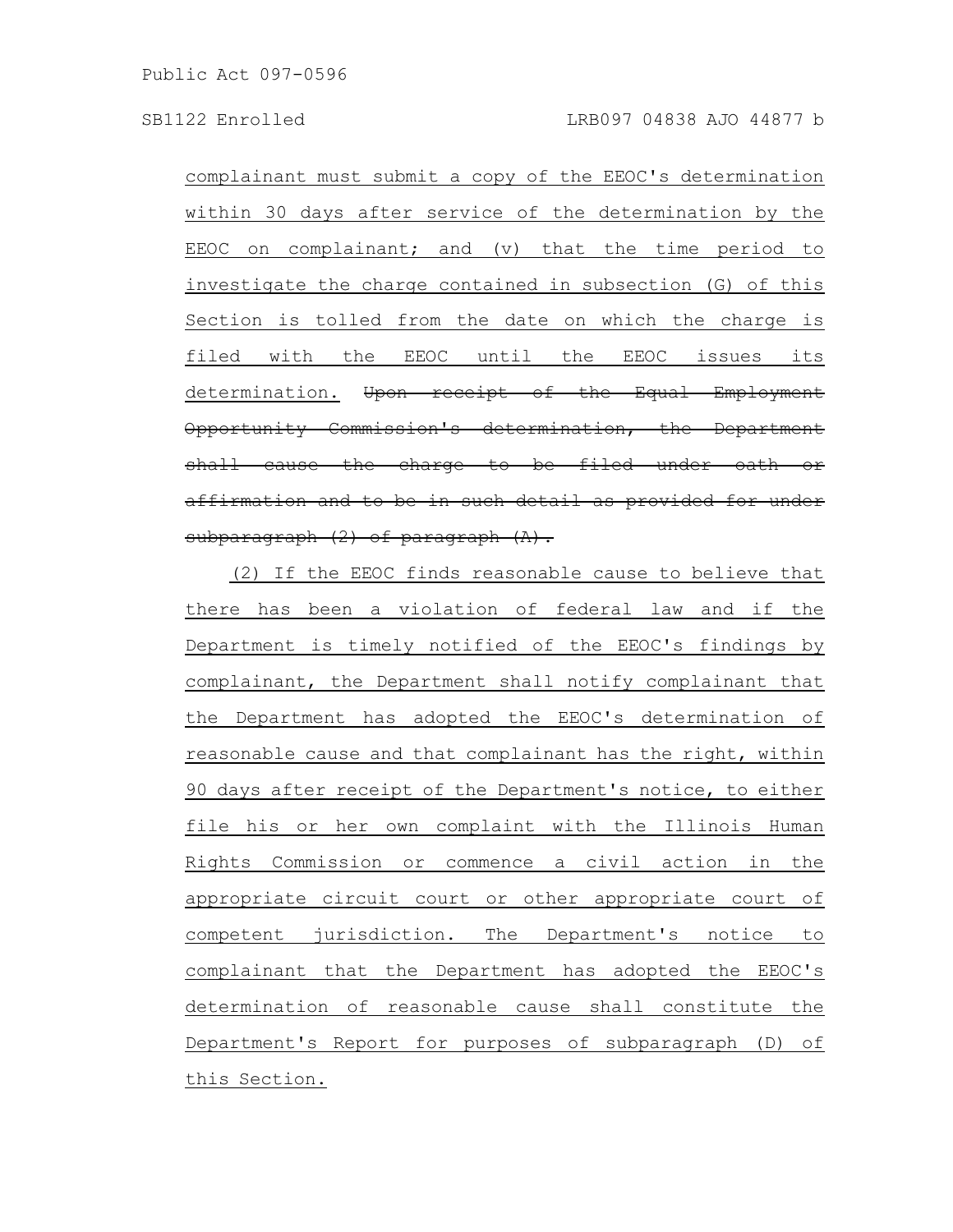(3) For those charges alleging violations within the jurisdiction of both the EEOC and the Department and for which the EEOC either (i) does not issue a determination, but does issue the complainant a notice of a right to sue, including when the right to sue is issued at the request of the complainant, or (ii) determines that it is unable to establish that illegal discrimination has occurred and issues the complainant a right to sue notice, and if the Department is timely notified of the EEOC's determination by complainant, the Department shall notify the parties that the Department will adopt the EEOC's determination as a dismissal for lack of substantial evidence unless the complainant requests in writing within 35 days after receipt of the Department's notice that the Department review the EEOC's determination.

(a) If the complainant does not file a written request with the Department to review the EEOC's determination within 35 days after receipt of the Department's notice, the Department shall notify complainant that the decision of the EEOC has been adopted by the Department as a dismissal for lack of substantial evidence and that the complainant has the right, within 90 days after receipt of the Department's notice, to commence a civil action in the appropriate circuit court or other appropriate court of competent jurisdiction. The Department's notice to complainant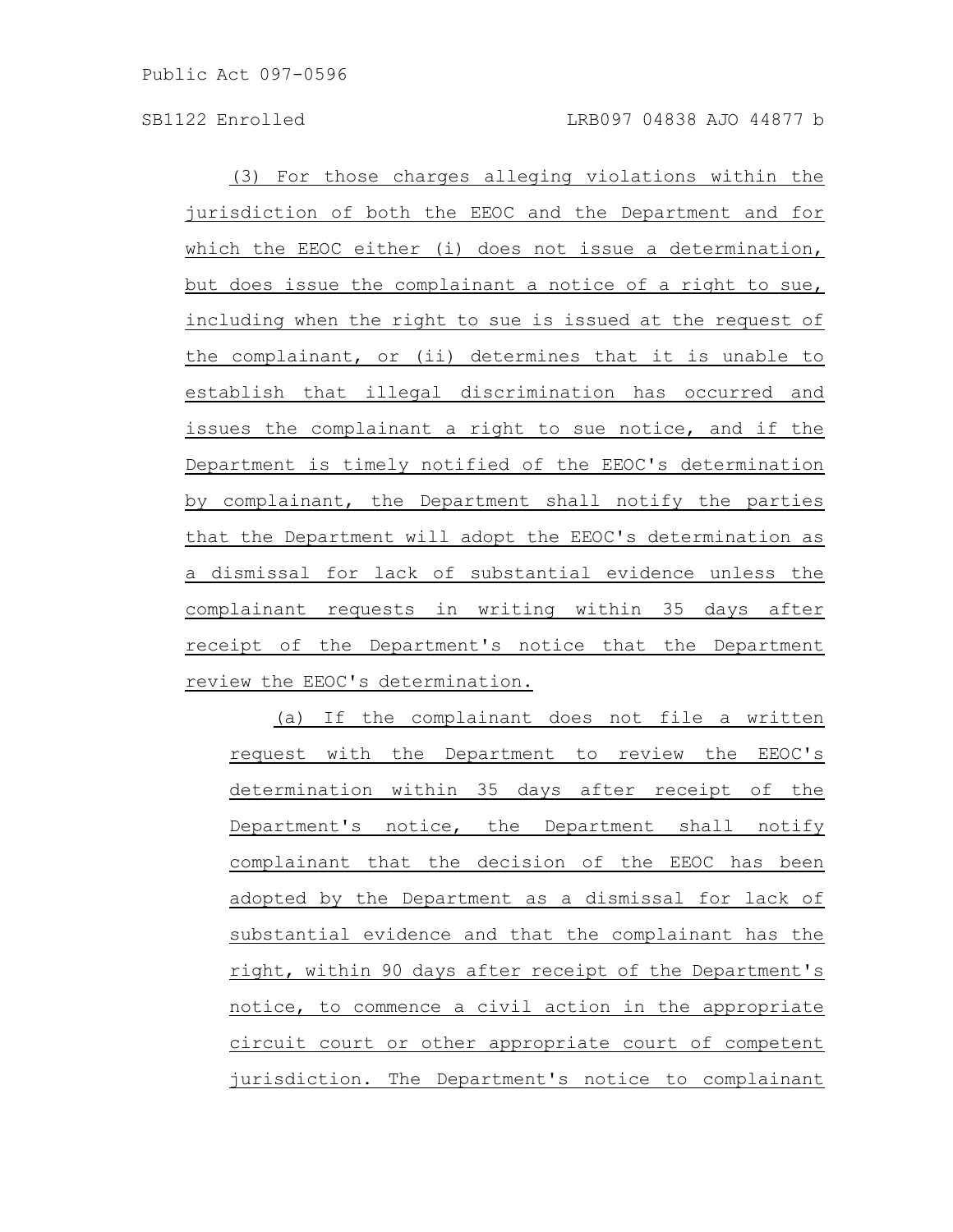that the Department has adopted the EEOC's determination shall constitute the Department's report for purposes of subparagraph (D) of this Section.

(b) If the complainant does file a written request with the Department to review the EEOC's determination, the Department shall review the EEOC's determination and any evidence obtained by the EEOC during its investigation. If, after reviewing the EEOC's determination and any evidence obtained by the EEOC, the Department determines there is no need for further investigation of the charge, the Department shall issue a report and the Director shall determine whether there is substantial evidence that the alleged civil rights violation has been committed pursuant to subsection (D) of Section 7A-102. If, after reviewing the EEOC's determination and any evidence obtained by the EEOC, the Department determines there is a need for further investigation of the charge, the Department may conduct any further investigation it deems necessary. After reviewing the EEOC's determination, the evidence obtained by the EEOC, and any additional investigation conducted by the Department, the Department shall issue a report and the Director shall determine whether there is substantial evidence that the alleged civil rights violation has been committed pursuant to subsection (D) of Section 7A-102 of this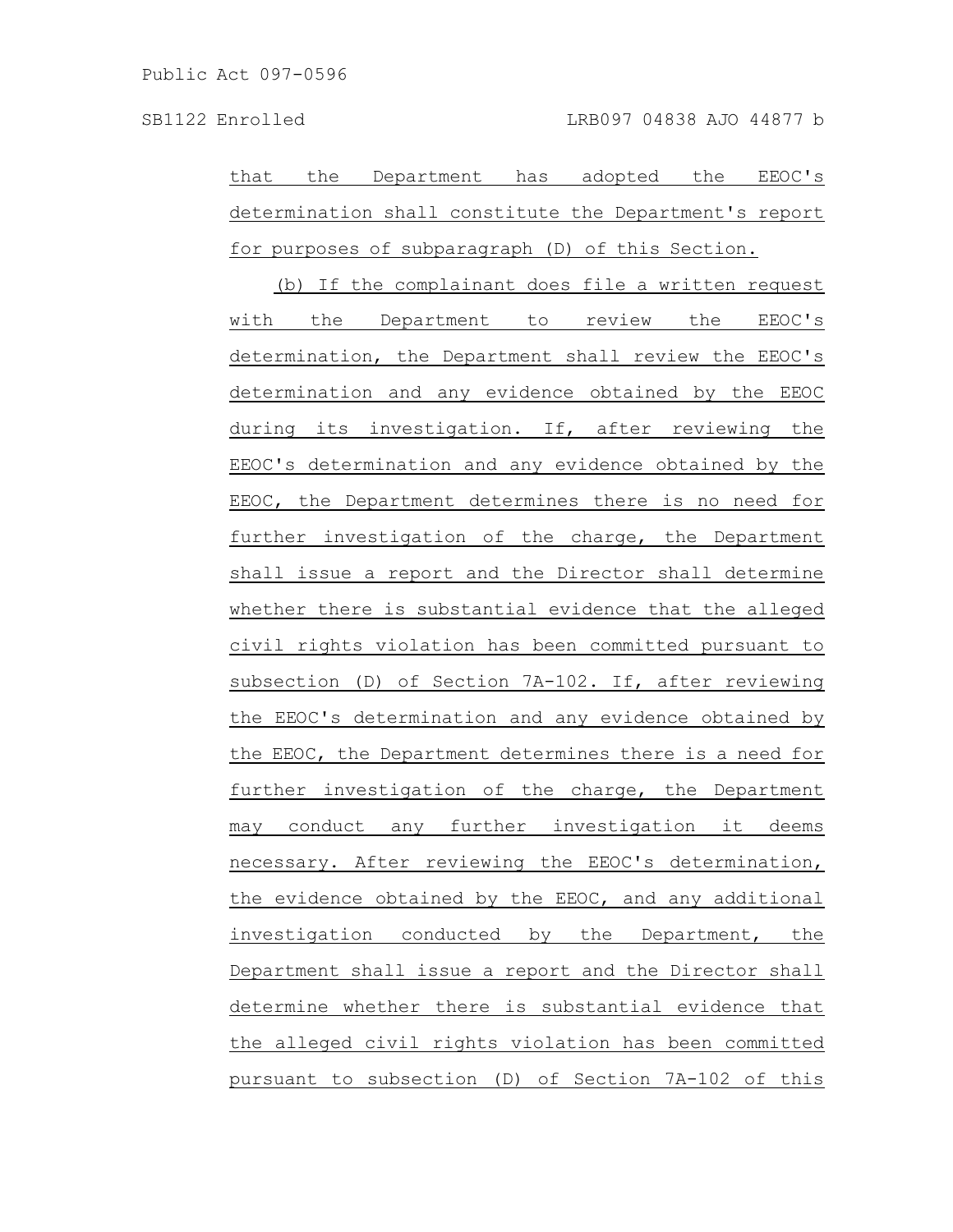Act.

(4) Pursuant to this Section, if the EEOC dismisses the charge or a portion of the charge of discrimination because, under federal law, the EEOC lacks jurisdiction over the charge, and if, under this Act, the Department has jurisdiction over the charge of discrimination, the Department shall investigate the charge or portion of the charge dismissed by the EEOC for lack of jurisdiction pursuant to subsections  $(A)$ ,  $(A-1)$ ,  $(B)$ ,  $(B-1)$ ,  $(C)$ ,  $(D)$ ,  $(E)$ ,  $(F)$ ,  $(G)$ ,  $(H)$ ,  $(I)$ ,  $(J)$ , and  $(K)$  of Section 7A-102 of this Act.

(5) The time limit set out in subsection (G) of this Section is tolled from the date on which the charge is filed with the EEOC to the date on which the EEOC issues its determination. At the Department's discretion, the Department shall either adopt the Equal Employment Opportunity Commission's determination or process the charge pursuant to this Act. Adoption of the Equal Employment Opportunity Commission's determination shall be deemed a determination by the Department for all purposes under this Act.

(B) Notice and Response to Charge. The Department shall, within 10 days of the date on which the charge was filed, serve a copy of the charge on the respondent. This period shall not be construed to be jurisdictional. The charging party and the respondent may each file a position statement and other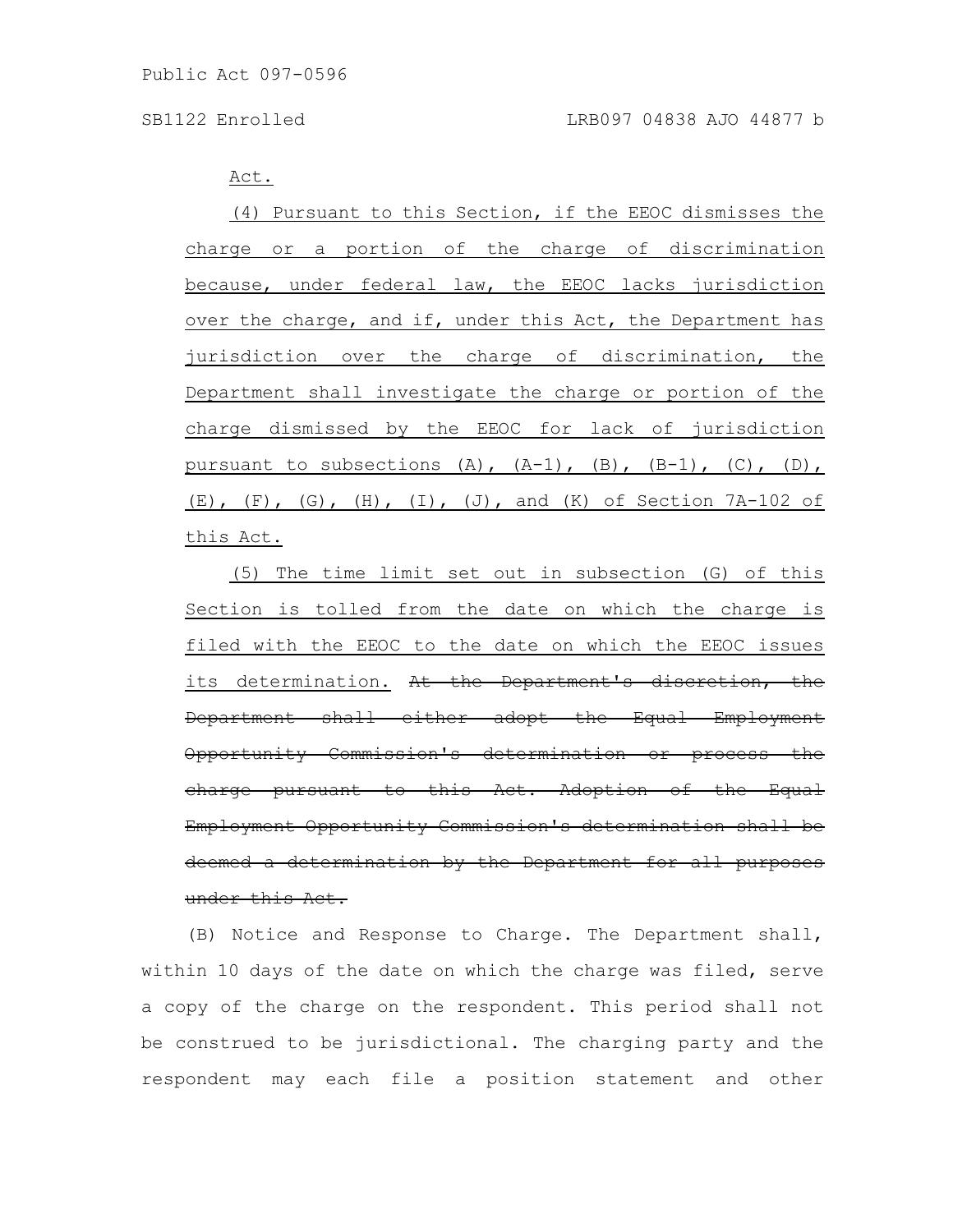materials with the Department regarding the charge of alleged discrimination within 60 days of receipt of the notice of the charge. The position statements and other materials filed shall remain confidential unless otherwise agreed to by the party providing the information and shall not be served on or made available to the other party during pendency of a charge with the Department. The Department shall require the respondent to file a verified response to the allegations contained in the charge within 60 days of receipt of the notice of the charge. The respondent shall serve a copy of its response on the complainant or his representative. All allegations contained in the charge not timely denied by the respondent shall be deemed admitted, unless the respondent states that it is without sufficient information to form a belief with respect to such allegation. The Department may issue a notice of default directed to any respondent who fails to file a verified response to a charge within 60 days of receipt of the notice of the charge, unless the respondent can demonstrate good cause as to why such notice should not issue. The term "good cause" shall be defined by rule promulgated by the Department. Within 30 days of receipt of the respondent's response, the complainant may file a reply to said response and shall serve a copy of said reply on the respondent or his representative. A party shall have the right to supplement his response or reply at any time that the investigation of the charge is pending. The Department shall, within 10 days of the date on which the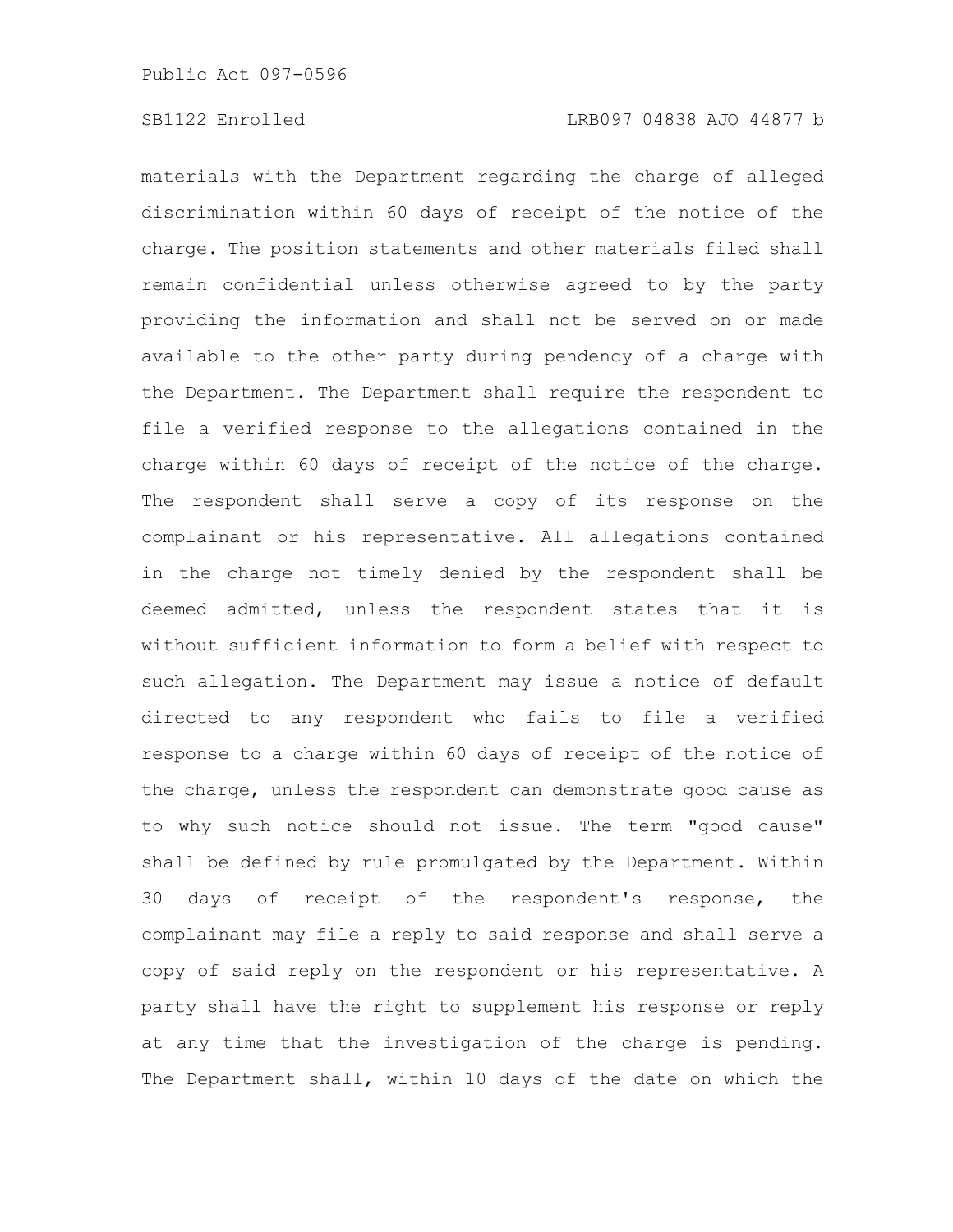charge was filed, and again no later than 335 days thereafter, send by certified or registered mail written notice to the complainant and to the respondent informing the complainant of the complainant's right to either file a complaint with the Human Rights Commission or commence a civil action in the appropriate circuit court under subparagraph (2) of paragraph (G), including in such notice the dates within which the complainant may exercise this right. In the notice the Department shall notify the complainant that the charge of civil rights violation will be dismissed with prejudice and with no right to further proceed if a written complaint is not timely filed with the Commission or with the appropriate circuit court by the complainant pursuant to subparagraph (2) of paragraph (G) or by the Department pursuant to subparagraph (1) of paragraph (G).

(B-1) Mediation. The complainant and respondent may agree to voluntarily submit the charge to mediation without waiving any rights that are otherwise available to either party pursuant to this Act and without incurring any obligation to accept the result of the mediation process. Nothing occurring in mediation shall be disclosed by the Department or admissible in evidence in any subsequent proceeding unless the complainant and the respondent agree in writing that such disclosure be made.

(C) Investigation.

(1) After the respondent has been notified, the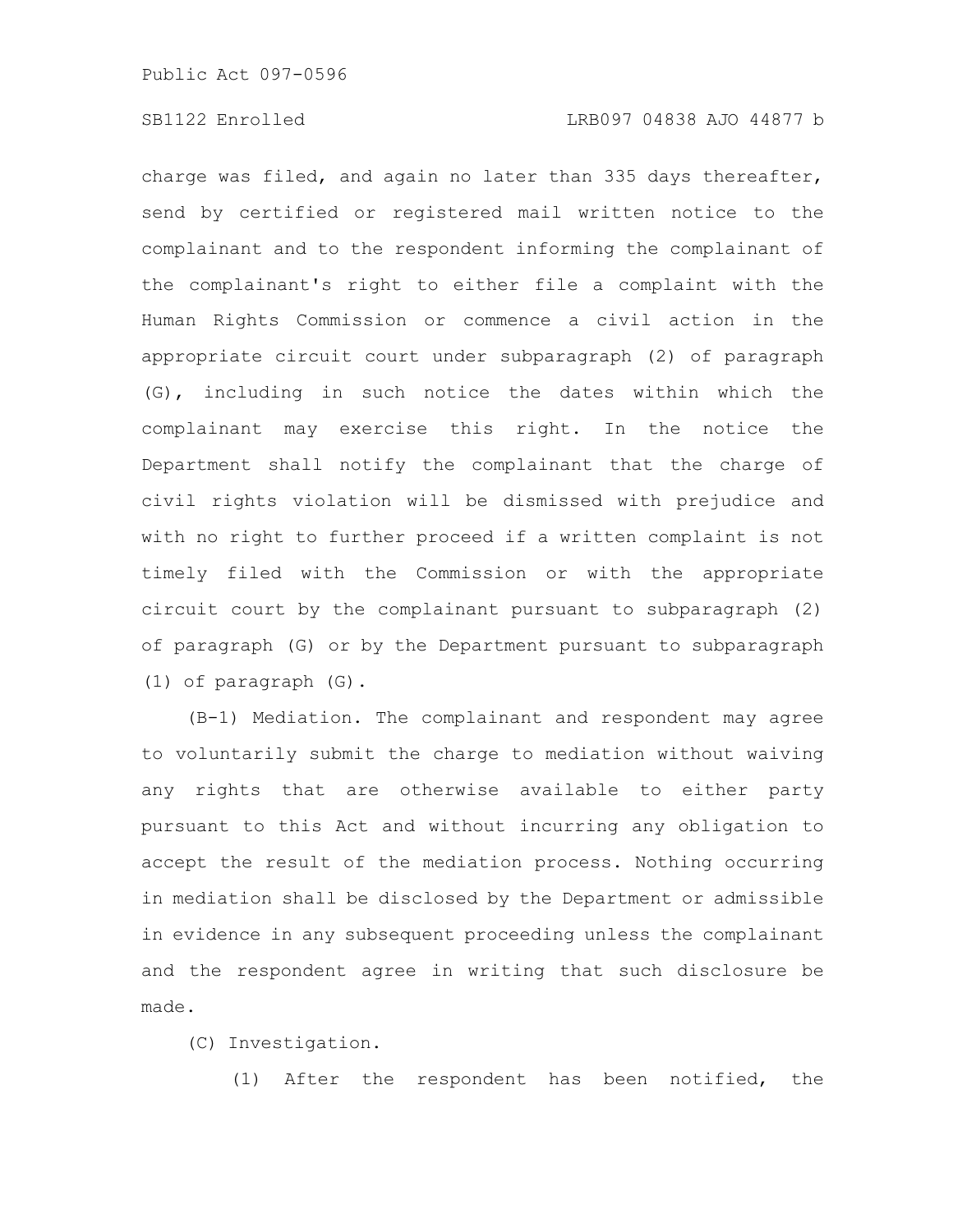Department shall conduct a full investigation of the allegations set forth in the charge.

(2) The Director or his or her designated representatives shall have authority to request any member of the Commission to issue subpoenas to compel the attendance of a witness or the production for examination of any books, records or documents whatsoever.

(3) If any witness whose testimony is required for any investigation resides outside the State, or through illness or any other good cause as determined by the Director is unable to be interviewed by the investigator or appear at a fact finding conference, his or her testimony or deposition may be taken, within or without the State, in the same manner as is provided for in the taking of depositions in civil cases in circuit courts.

(4) Upon reasonable notice to the complainant and the respondent, the Department shall conduct a fact finding conference prior to 365 days after the date on which the charge was filed, unless the Director has determined whether there is substantial evidence that the alleged civil rights violation has been committed or the charge has been dismissed for lack of jurisdiction. If the parties agree in writing, the fact finding conference may be held at a time after the 365 day limit. Any party's failure to attend the conference without good cause shall result in dismissal or default. The term "good cause" shall be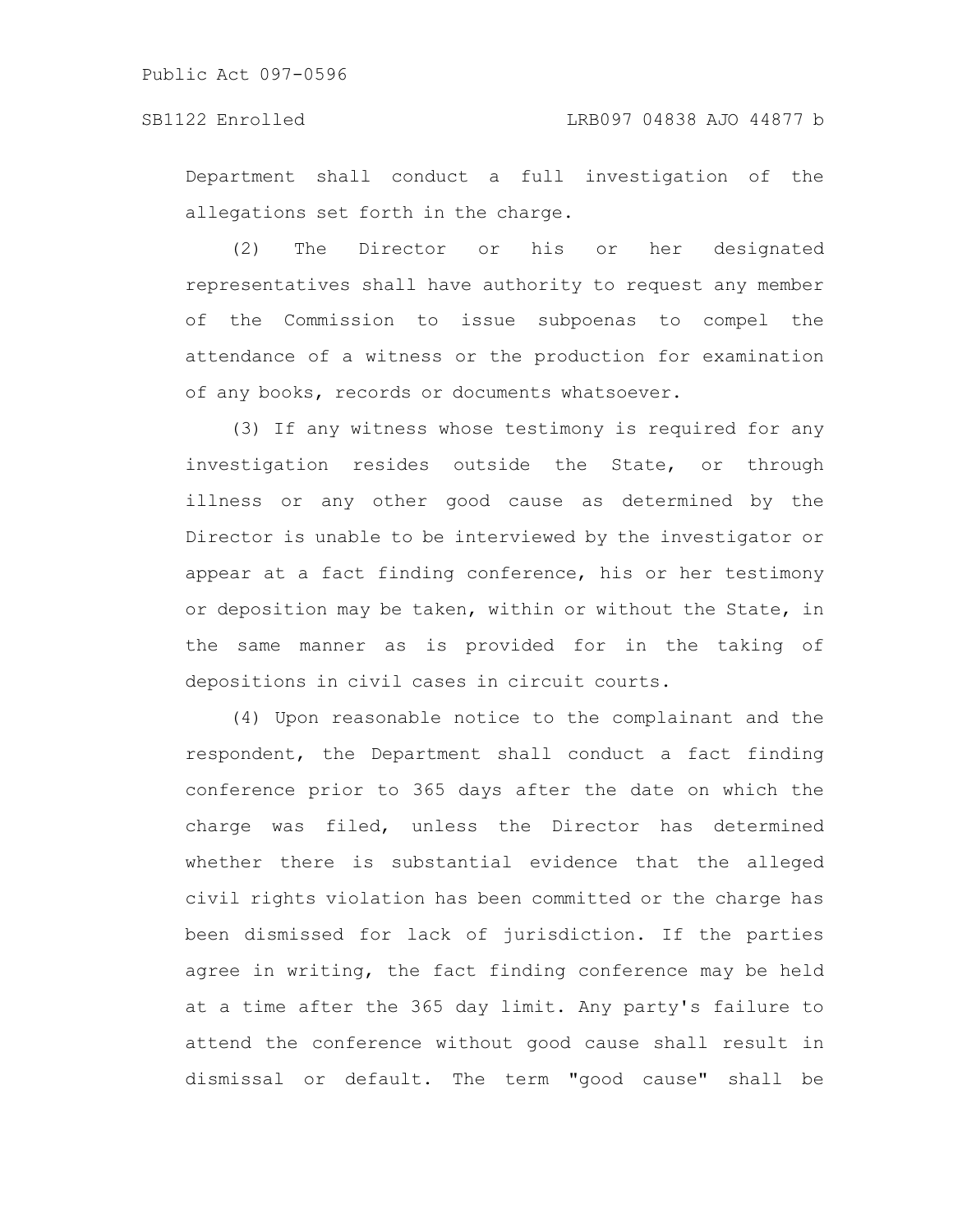defined by rule promulgated by the Department. A notice of dismissal or default shall be issued by the Director. The notice of default issued by the Director shall notify the respondent that a request for review may be filed in writing with the Commission within 30 days of receipt of notice of default. The notice of dismissal issued by the Director shall give the complainant notice of his or her right to seek review of the dismissal before the Human Rights Commission or commence a civil action in the appropriate circuit court. If the complainant chooses to have the Human Rights Commission review the dismissal order, he or she shall file a request for review with the Commission within 90 days after receipt of the Director's notice. If the complainant chooses to file a request for review with the Commission, he or she may not later commence a civil action in a circuit court. If the complainant chooses to commence a civil action in a circuit court, he or she must do so within 90 days after receipt of the Director's notice.

(D) Report.

(1) Each charge shall be the subject of a report to the Director. The report shall be a confidential document subject to review by the Director, authorized Department employees, the parties, and, where indicated by this Act, members of the Commission or their designated hearing officers.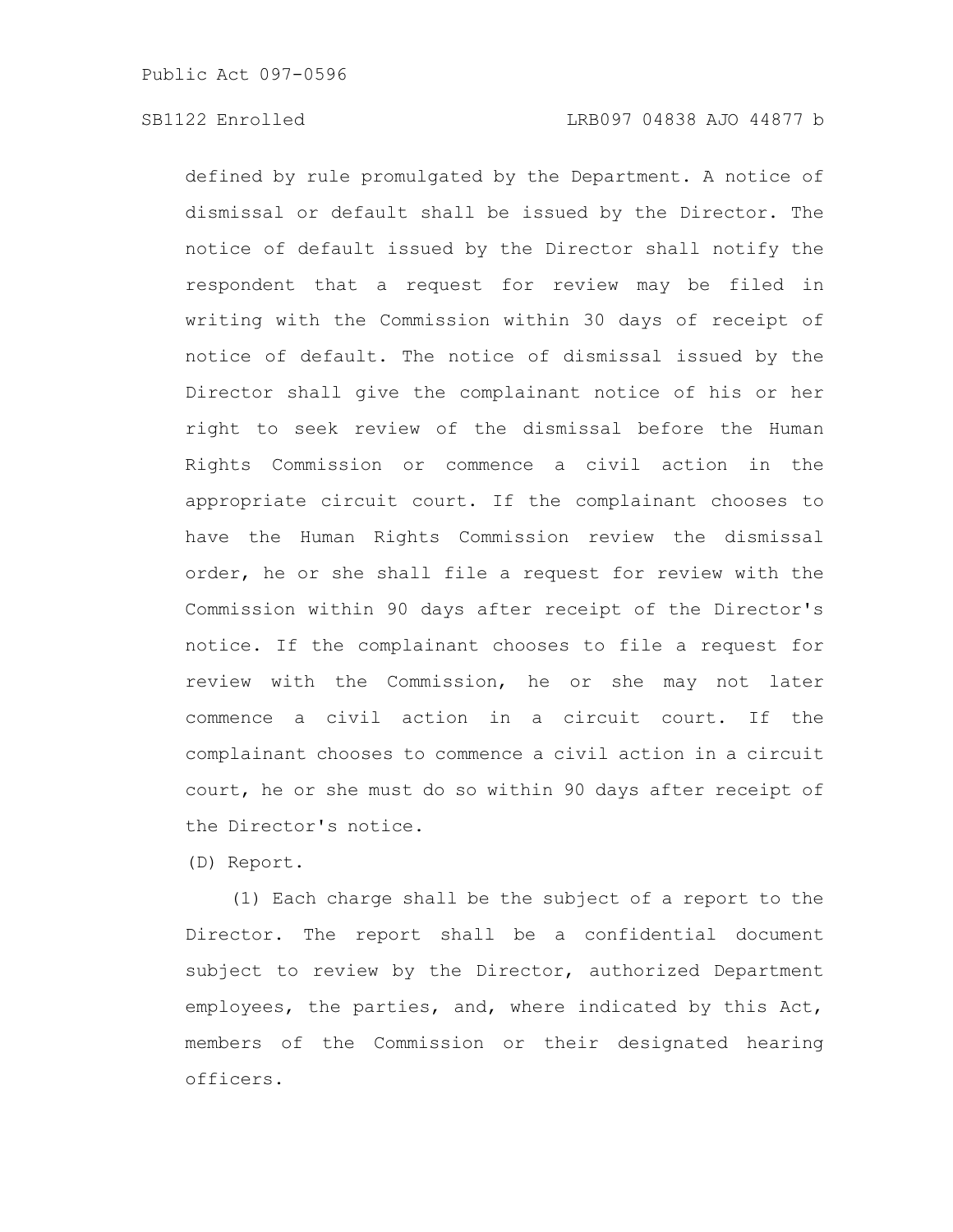## SB1122 Enrolled LRB097 04838 AJO 44877 b

(2) Upon review of the report, the Director shall determine whether there is substantial evidence that the alleged civil rights violation has been committed. The determination of substantial evidence is limited to determining the need for further consideration of the charge pursuant to this Act and includes, but is not limited to, findings of fact and conclusions, as well as the reasons for the determinations on all material issues. Substantial evidence is evidence which a reasonable mind accepts as sufficient to support a particular conclusion and which consists of more than a mere scintilla but may be somewhat less than a preponderance.

(3) If the Director determines that there is no substantial evidence, the charge shall be dismissed by order of the Director and the Director shall give the complainant notice of his or her right to seek review of the dismissal order before the Commission or commence a civil action in the appropriate circuit court. If the complainant chooses to have the Human Rights Commission review the dismissal order, he or she shall file a request for review with the Commission within 90 days after receipt of the Director's notice. If the complainant chooses to file a request for review with the Commission, he or she may not later commence a civil action in a circuit court. If the complainant chooses to commence a civil action in a circuit court, he or she must do so within 90 days after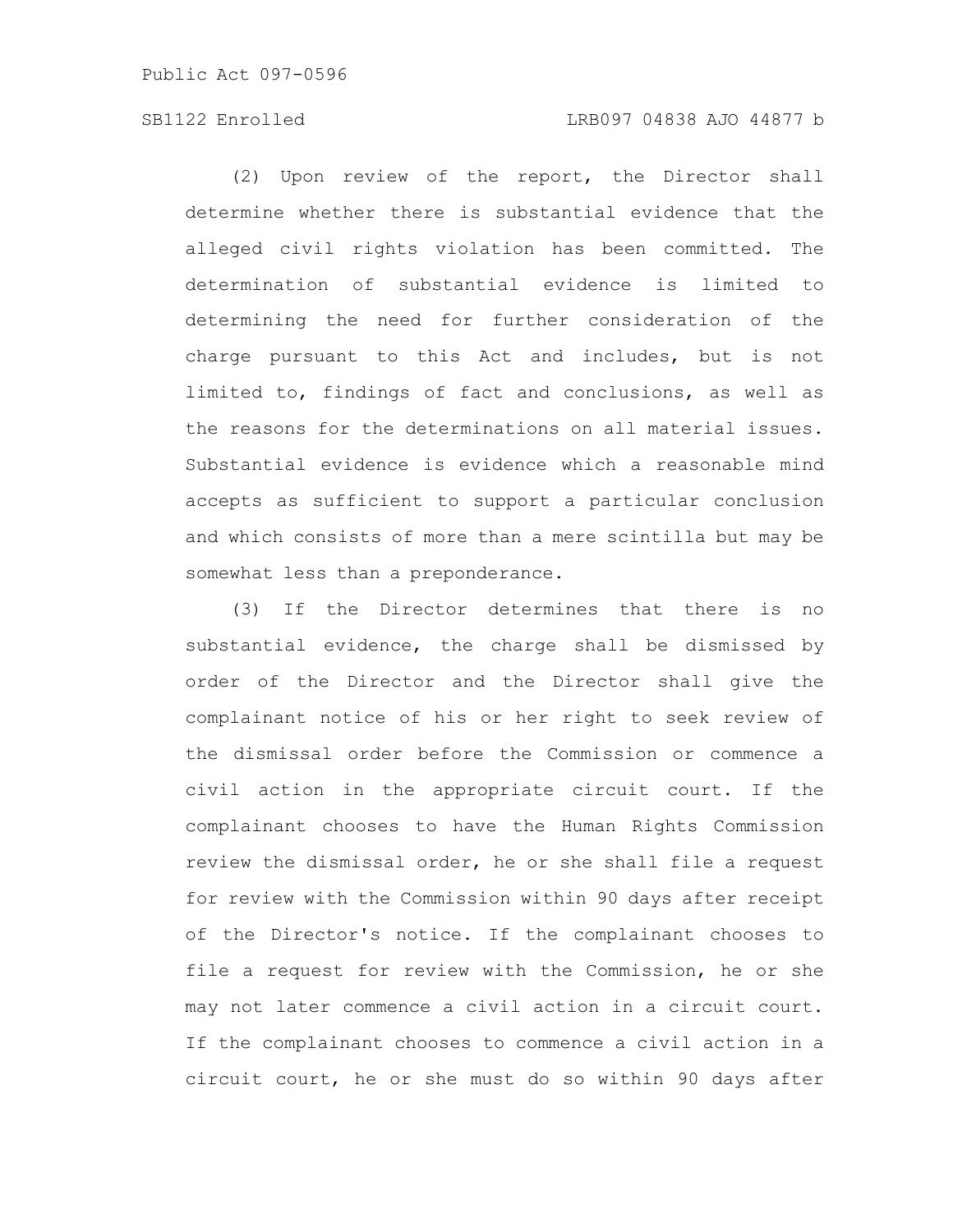receipt of the Director's notice.

(4) If the Director determines that there is substantial evidence, he or she shall notify the complainant and respondent of that determination. The Director shall also notify the parties that the complainant has the right to either commence a civil action in the appropriate circuit court or request that the Department of Human Rights file a complaint with the Human Rights Commission on his or her behalf. Any such complaint shall be filed within 90 days after receipt of the Director's notice. If the complainant chooses to have the Department file a complaint with the Human Rights Commission on his or her behalf, the complainant must, within 30 days after receipt of the Director's notice, request in writing that the Department file the complaint. If the complainant timely requests that the Department file the complaint, the Department shall file the complaint on his or her behalf. If the complainant fails to timely request that the Department file the complaint, the complainant may file his or her complaint with the Commission or commence a civil action in the appropriate circuit court. If the complainant files a complaint with the Human Rights Commission, the complainant shall give notice to the Department of the filing of the complaint with the Human Rights Commission.

(E) Conciliation.

(1) When there is a finding of substantial evidence,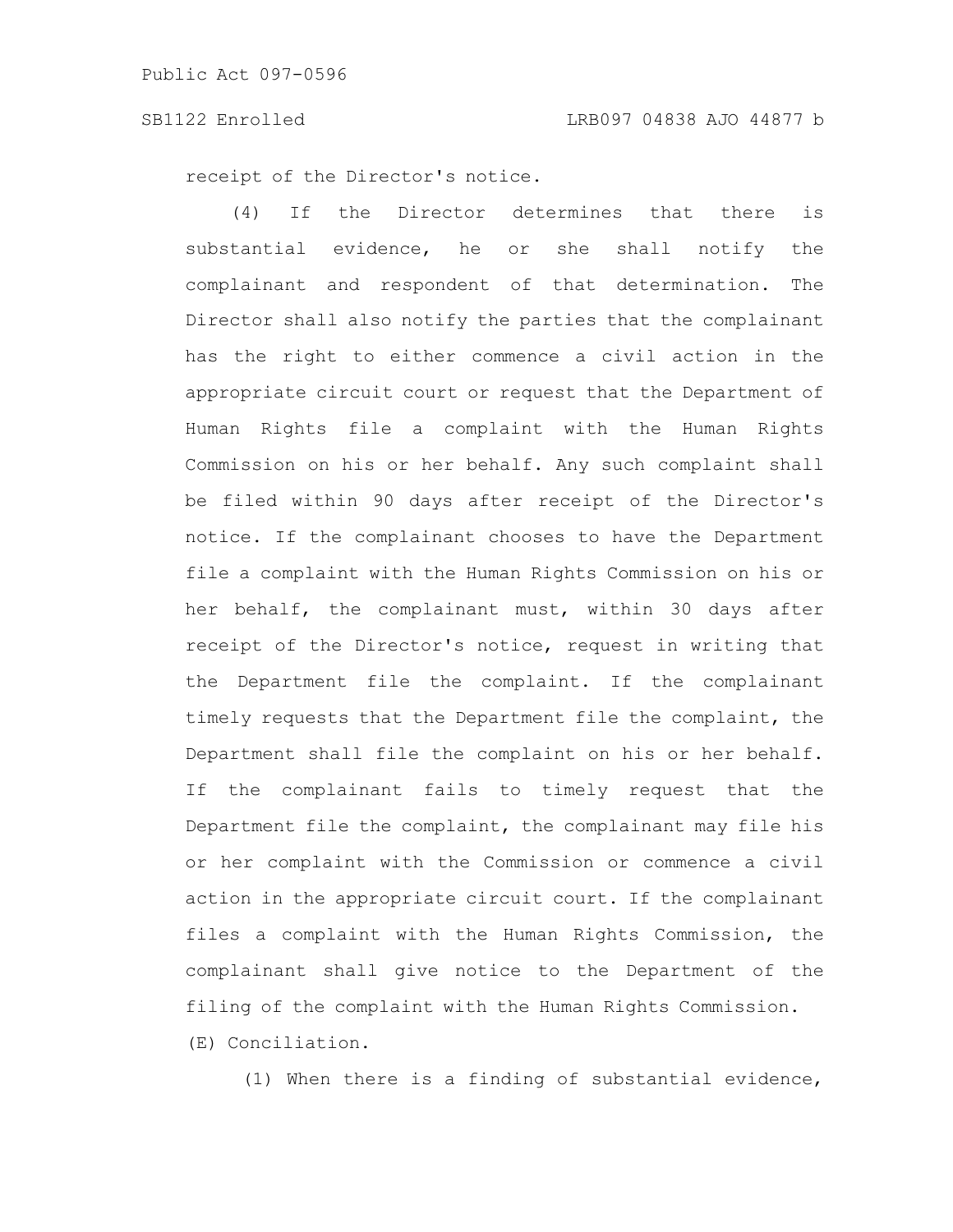the Department may designate a Department employee who is an attorney licensed to practice in Illinois to endeavor to eliminate the effect of the alleged civil rights violation and to prevent its repetition by means of conference and conciliation.

(2) When the Department determines that a formal conciliation conference is necessary, the complainant and respondent shall be notified of the time and place of the conference by registered or certified mail at least 10 days prior thereto and either or both parties shall appear at the conference in person or by attorney.

(3) The place fixed for the conference shall be within 35 miles of the place where the civil rights violation is alleged to have been committed.

(4) Nothing occurring at the conference shall be disclosed by the Department unless the complainant and respondent agree in writing that such disclosure be made.

(5) The Department's efforts to conciliate the matter shall not stay or extend the time for filing the complaint with the Commission or the circuit court.

(F) Complaint.

(1) When the complainant requests that the Department file a complaint with the Commission on his or her behalf, the Department shall prepare a written complaint, under oath or affirmation, stating the nature of the civil rights violation substantially as alleged in the charge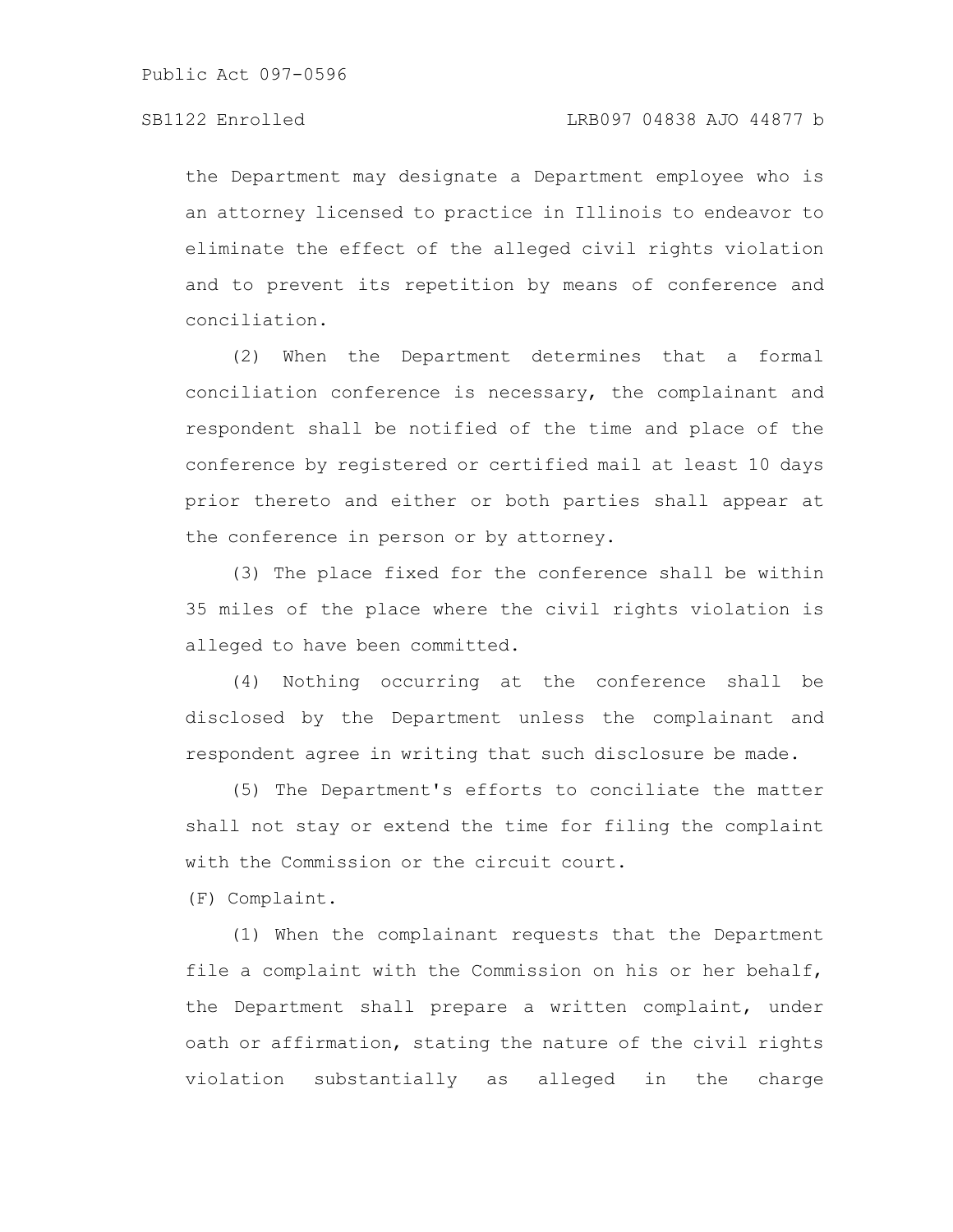previously filed and the relief sought on behalf of the aggrieved party. The Department shall file the complaint with the Commission.

(2) If the complainant chooses to commence a civil action in a circuit court, he or she must do so in the circuit court in the county wherein the civil rights violation was allegedly committed. The form of the complaint in any such civil action shall be in accordance with the Illinois Code of Civil Procedure.

(G) Time Limit.

(1) When a charge of a civil rights violation has been properly filed, the Department, within 365 days thereof or within any extension of that period agreed to in writing by all parties, shall issue its report as required by subparagraph (D). Any such report shall be duly served upon both the complainant and the respondent.

(2) If the Department has not issued its report within 365 days after the charge is filed, or any such longer period agreed to in writing by all the parties, the complainant shall have 90 days to either file his or her own complaint with the Human Rights Commission or commence a civil action in the appropriate circuit court. If the complainant files a complaint with the Commission, the form of the complaint shall be in accordance with the provisions of paragraph (F)(1). If the complainant commences a civil action in a circuit court, the form of the complaint shall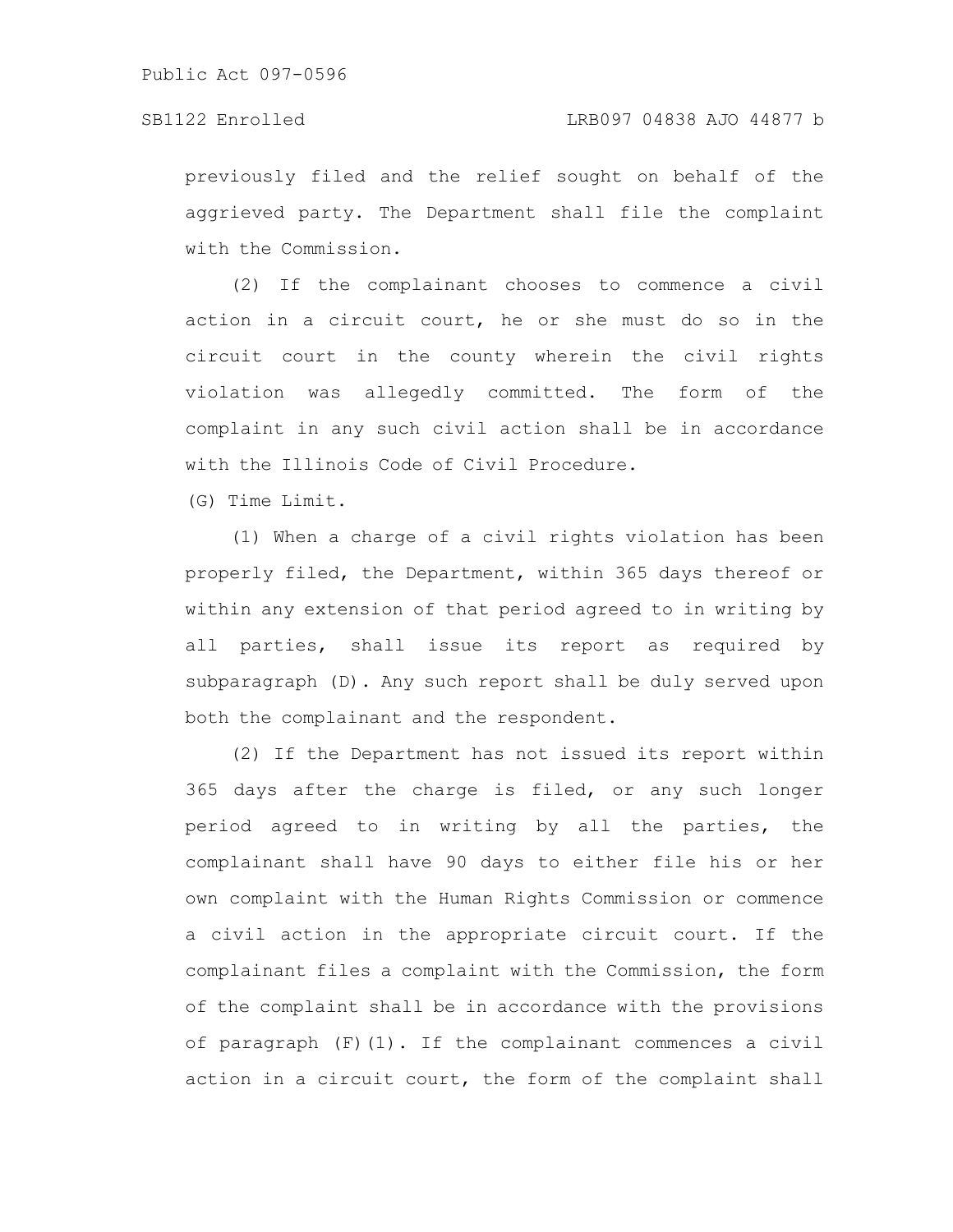be in accordance with the Illinois Code of Civil Procedure. The aggrieved party shall notify the Department that a complaint has been filed and shall serve a copy of the complaint on the Department on the same date that the complaint is filed with the Commission or in circuit court. If the complainant files a complaint with the Commission, he or she may not later commence a civil action in circuit court.

(3) If an aggrieved party files a complaint with the Human Rights Commission or commences a civil action in circuit court pursuant to paragraph (2) of this subsection, or if the time period for filing a complaint has expired, the Department shall immediately cease its investigation and dismiss the charge of civil rights violation. Any final order entered by the Commission under this Section is appealable in accordance with paragraph (B)(1) of Section 8-111. Failure to immediately cease an investigation and dismiss the charge of civil rights violation as provided in this paragraph (3) constitutes grounds for entry of an order by the circuit court permanently enjoining the investigation. The Department may also be liable for any costs and other damages incurred by the respondent as a result of the action of the Department.

(4) The Department shall stay any administrative proceedings under this Section after the filing of a civil action by or on behalf of the aggrieved party under any